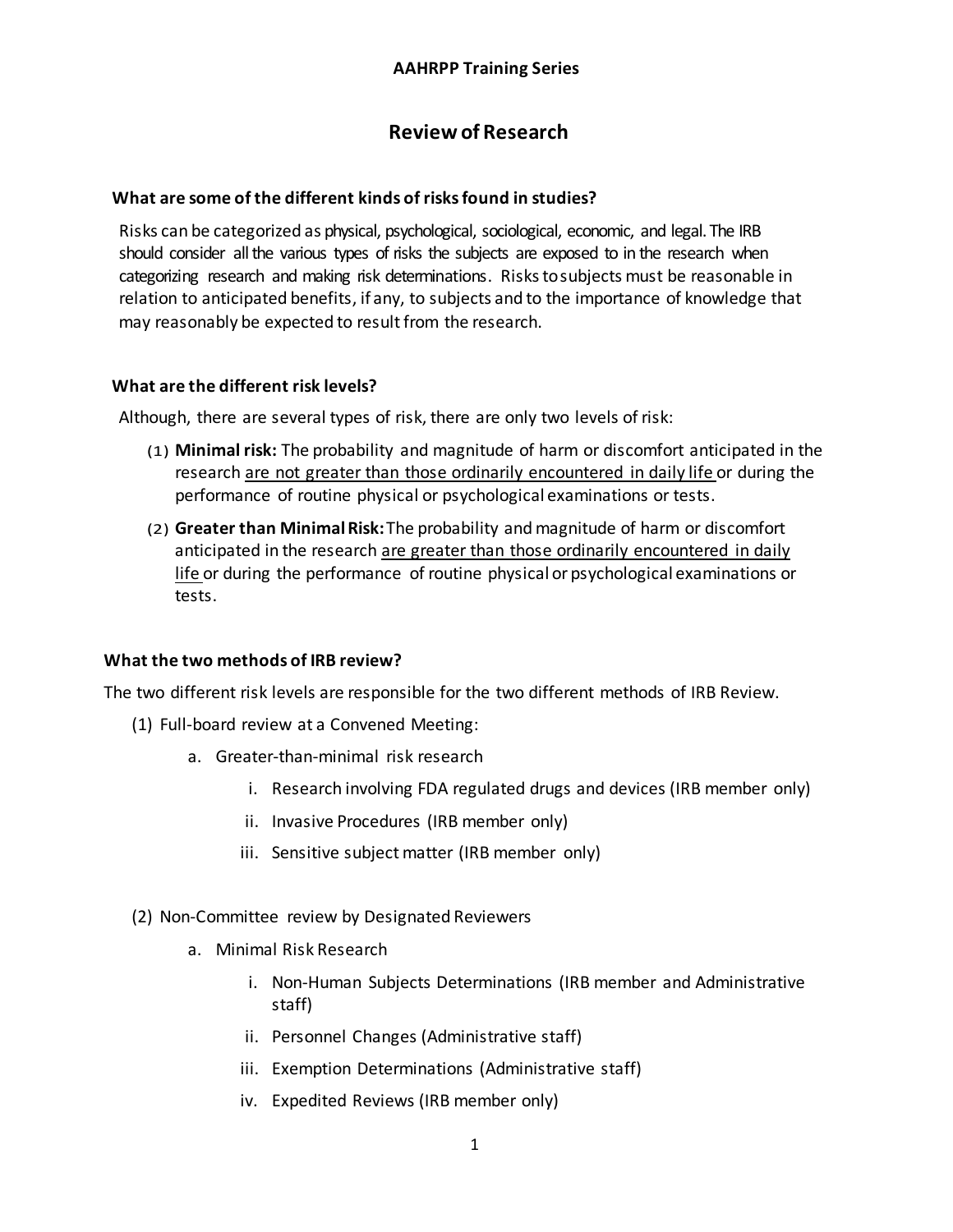# **The IRB must document the risk level for each study.**

The IRB records for each study must indicate the level of risk determined by the IRB. The records include the minutes of convened board proceedings, correspondence letters and electronic checklists in iRIS or check-sheets uploaded into iRIS.

# **What is the difference between exempt human subjects research and not-human-subjects research?**

Certain activities have characteristics of research but do not meet the regulatory definition of human subjects research. Some studies fall in gray areas and it is difficult to determine if in fact they are human subjects research and require submission to the IRB through iRIS for a determination. To be considered research, a study must first be research and then involve human subjects. Below are the federal definitions of each.

To be Research, the activity must be a **systematic investigation** including research, development, testing and evaluation **AND**the activity must be designedto *develop or contribute to generalizable knowledge*.

To involve human subjects,the study must involve a living individual about whom an investigator conducting research *obtains data through interventionor interaction withthe individual* **OR** the study must involve a living individual about whom an investigator conducting research *obtains identifiable private information*.

If a study does not meet both definitions, itis "not-human-subjects research" and does not require IRB review. However, this is different from human subjects research that falls into one of the exempt categories.

#### **What are the Exempt categories?**

In accordance with 45 CFR 46.101

<http://www.hhs.gov/ohrp/humansubjects/guidance/45cfr46.html#46.101> research activities in which the only involvement of human subjects will be in one or more of the following categories are exempt from this policy:

(1) Research conducted in established or commonly accepted educational settings, involving normal educational practices, such as (i) research on regular and special education instructional strategies, or (ii) research on the effectiveness of or the comparison among instructional techniques, curricula, or classroom management methods.

(2) Research involving the use of educational tests (cognitive, diagnostic, aptitude, achievement), survey procedures, interview procedures or observation of public behavior, unless: (i) information obtained is recorded in such a manner that human subjects can be identified, directly or through identifiers linked to the subjects; and (ii) any disclosure of the human subjects' responses outside the research could reasonably place the subjects at risk of criminal or civil liability or be damaging to the subjects' financial standing, employability, or reputation.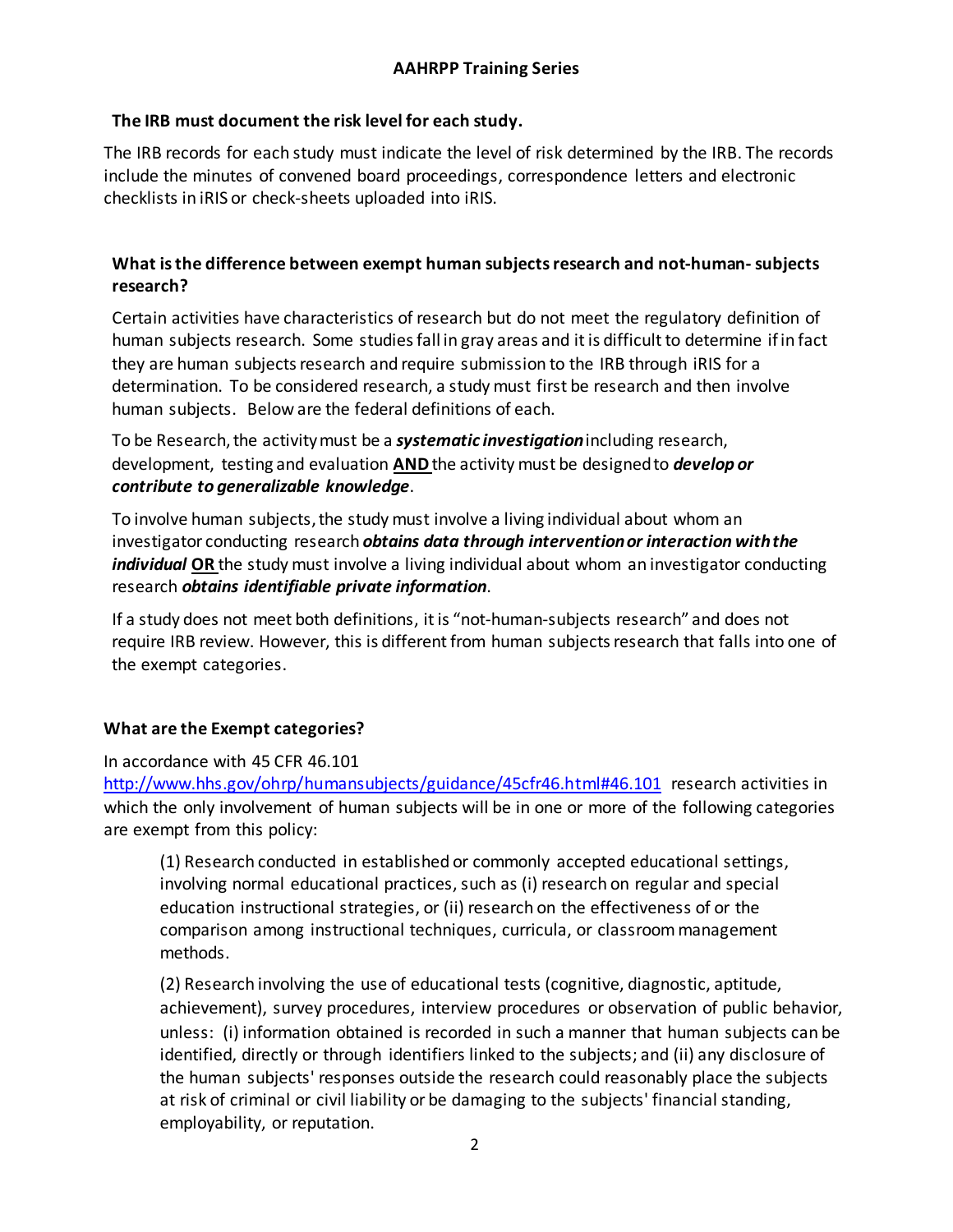(3) Research involving the use of educational tests (cognitive, diagnostic, aptitude, achievement), survey procedures, interview procedures, or observation of public behavior that is not exempt under paragraph (b)(2) of this section, if: (i) the human subjects are elected or appointed public officials or candidates for public office; or (ii) federal statute(s) require(s) without exception that the confidentiality of the personally identifiable information will be maintained throughout the research and thereafter.

(4) Research involving the collection or study of existing data, documents, records, pathological specimens, or diagnostic specimens, if these sources are publicly available or if the information is recorded by the investigator in such a manner that subjects cannot be identified, directly or through identifiers linked to the subjects.

(5) Research and demonstration projects which are conducted by or subject to the approval of department or agency heads, and which are designed to study, evaluate, or otherwise examine: (i) Public benefit or service programs; (ii) procedures for obtaining benefits or services under those programs; (iii) possible changes in or alternatives to those programs or procedures; or (iv) possible changes in methods or levels of payment for benefits or services under those programs.

(6) Taste and food quality evaluation and consumer acceptance studies, (i) if wholesome foods without additives are consumed or (ii) if a food is consumed that contains a food ingredient at or below the level and for a use found to be safe, or agricultural chemical or environmental contaminant at or below the level found to be safe, by the Food and Drug Administration or approved by the Environmental Protection Agency or the Food Safety and Inspection Service of the U.S. Department of Agriculture.

Currently there is no regulatory basis for Continuing Review for studies that are Exempt. After 5 years the investigators need to check-in with the IRB and apply for another Exemption Determination if the study is still ongoing.

#### **What are the requirements for Expedited Review?**

All expedited protocols must be reviewed by a member of the IRB and must undergo continuing review at least once per year. [https://www.hhs.gov/ohrp/regulations-and](https://www.hhs.gov/ohrp/regulations-and-policy/guidance/categories-of-research-expedited-review-procedure-1998/index.html)[policy/guidance/categories-of-research-expedited-review-procedure-1998/index.html](https://www.hhs.gov/ohrp/regulations-and-policy/guidance/categories-of-research-expedited-review-procedure-1998/index.html)

- Research activities that (1) present no more than minimal risk to human subjects, and (2) involve only procedures listed in one or more of the following categories, may be reviewed by the IRB through the expedited review procedure authorized by 45 CFR 46.110 and 21 CFR 56.110. The activities listed should not be deemed to be of minimal risk simply because they are included on this list. Inclusion on this list merely means that the activity is eligible for review through the expedited review procedure when the specific circumstances of the proposed research involve no more than minimal risk to human subjects.
- The categories in this list apply regardless of the age of subjects, except as noted.
- The expedited review procedure may not be used where identification of the subjects and/or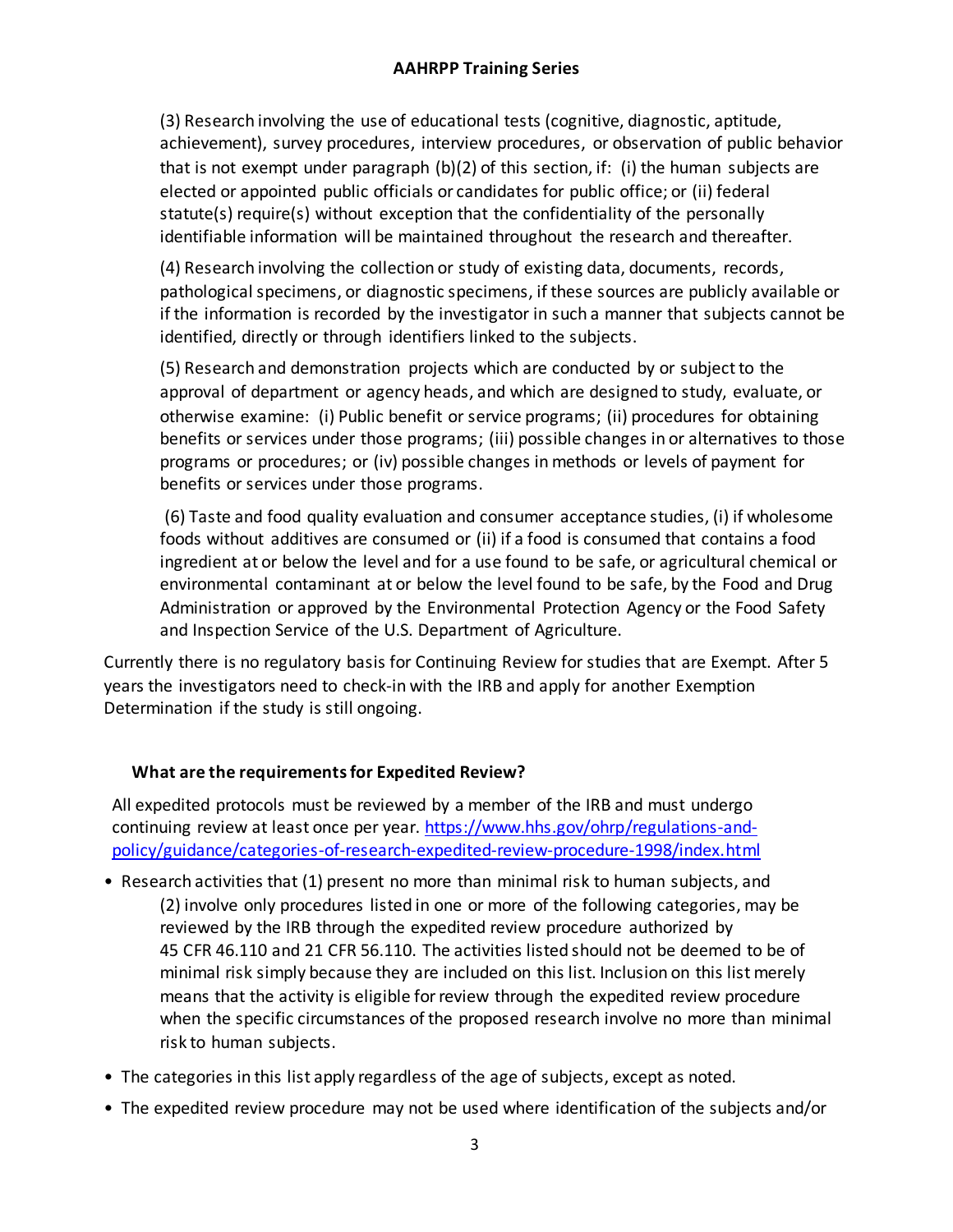their responses would reasonably place them at risk of criminal or civil liability or be damaging to the subjects= financial standing, employability, insurability, reputation, or be stigmatizing, unless reasonable and appropriate protections will be implemented so that risks related to invasion of privacy and breach of confidentiality are no greater than minimal.

- IRBs are reminded that the standard requirements for informed consent (or its waiver, alteration, or exception) apply regardless of the type of review--expedited or convened- utilized by the IRB.
- Categories one (1) through seven (7) pertain to both initial and continuing IRB review.

#### **Expedited Research Categories**

1. Clinical studies of drugs and medical devices only when condition (a) or (b) is met.

- a) Research on drugs for which an investigational new drug application (21 CFR Part 312) is not required. (Note: Research on marketed drugs that significantly increases the risks or decreases the acceptability of the risks associated with the use of the product is not eligible for expedited review.)
- b) Research on medical devices for which (i) an investigational device exemption application (21 CFR Part 812) is not required; or (ii) the medical device is cleared/approved for marketing and the medical device is being used in accordance with its cleared/approved labeling.

2. Collection of blood samples by finger stick, heel stick, ear stick, or venipuncture as follows:

- a) from healthy, nonpregnant adults who weigh at least 110 pounds. For these subjects, the amounts drawn may not exceed 550 ml in an 8 week period and collection may not occur more frequently than 2 times per week; or
- b) from other adults and children<sup>2</sup>, considering the age, weight, and health of the subjects, the collection procedure, the amount of blood to be collected, and the frequency with which it will be collected. For these subjects, the amount drawn may not exceed the lesser of 50 ml or 3 ml per kg in an 8 week period and collection may not occur more frequently than 2 times per week.
- 3. Prospective collection of biological specimens for research purposes by noninvasive means. Examples: (a) hair and nail clippings in a nondisfiguring manner; (b) deciduous teeth at time of exfoliation or if routine patient care indicates a need for extraction; (c) permanent teeth if routine patient care indicates a need for extraction; (d) excreta and external secretions (including sweat); (e) uncannulated saliva collected either in an unstimulated fashion or stimulated by chewing gumbase or wax or by applying a dilute citric solution to the tongue; (f) placenta removed at delivery; (g) amniotic fluid obtained at the time of rupture of the membrane prior to or during labor; (h) supra- and subgingival dental plaque and calculus, provided the collection procedure is not more invasive than routine prophylactic scaling of the teeth and the process is accomplished in accordance with accepted prophylactic techniques; (i) mucosal and skin cells collected by buccal scraping or swab, skin swab, or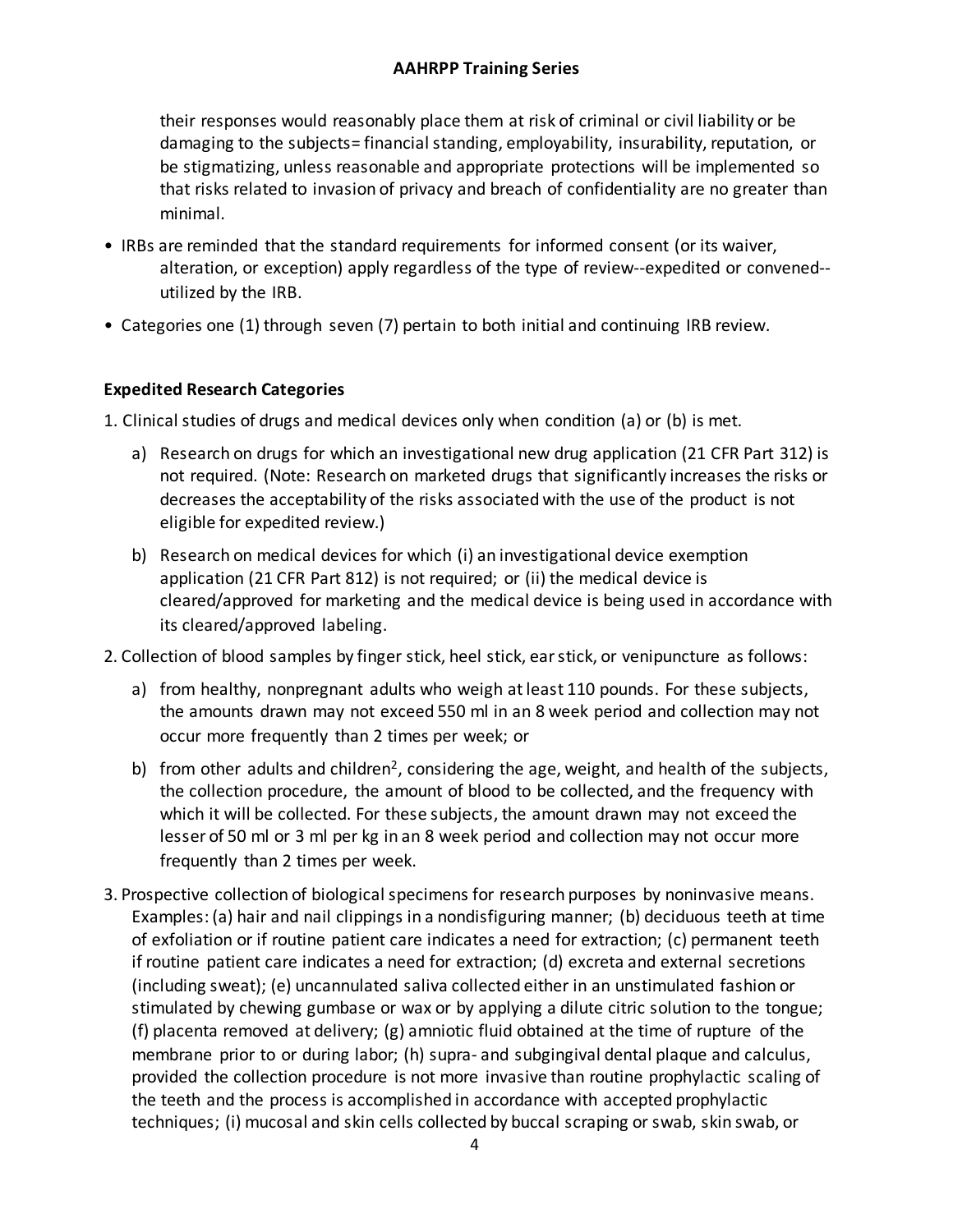mouth washings; (j) sputum collected after saline mist nebulization.

- 4. Collection of data through noninvasive procedures (not involving general anesthesia or sedation) routinely employed in clinical practice, excluding procedures involving x-rays or microwaves. Where medical devices are employed, they must be cleared/approved for marketing. (Studies intended to evaluate the safety and effectiveness of the medical device are not generally eligible for expedited review, including studies of cleared medical devices for new indications.) Examples: (a) physical sensors that are applied either to the surface of the body or at a distance and do not involve input of significant amounts of energy into the subject or an invasion of the subject=s privacy; (b) weighing or testing sensory acuity; (c) magnetic resonance imaging; (d) electrocardiography, electroencephalography, thermography, detection of naturally occurring radioactivity, electroretinography, ultrasound, diagnostic infrared imaging, doppler blood flow, and echocardiography; (e) moderate exercise, muscular strength testing, body composition assessment, and flexibility testing where appropriate given the age, weight, and health of the individual.
- 5. Research involving materials (data, documents, records, or specimens) that have been collected, or will be collected solely for nonresearch purposes (such as medical treatment or diagnosis). (NOTE: Some research in this category may be exempt from the HHS regulations for the protection of human subjects.  $45$  CFR  $46.101(b)(4)$ . This listing refers only to research that is not exempt.)
- 6. Collection of data from voice, video, digital, or image recordings made for research purposes.
- 7. Research on individual or group characteristics or behavior (including, but not limited to, research on perception, cognition, motivation, identity, language, communication, cultural beliefs or practices, and social behavior) or research employing survey, interview, oral history, focus group, program evaluation, human factors evaluation, or quality assurance methodologies. (NOTE: Some research in this category may be exempt from the HHS regulations for the protection of human subjects.  $45$  CFR  $46.101(b)(2)$  and (b)(3). This listing refers only to research that is not exempt.)
- 8. Continuing review of research previously approved by the convened IRB as follows: a)where (i) the research is permanently closed to the enrollment of new subjects; (ii) all subjects have completed all research-related interventions; and (iii) the research remains active only for **long-term follow-up** of subjects; or b)where no subjects have been enrolled and no additional risks have been identified; or c)where the remaining research activities are limited to data analysis.
- 9. Continuing review of research, not conducted under an investigational new drug application or investigational device exemption where categories two (2) through eight (8) do not apply but the IRB has determined and documented at a convened meeting that the research involves no greater than minimal risk and no additional risks have been identified.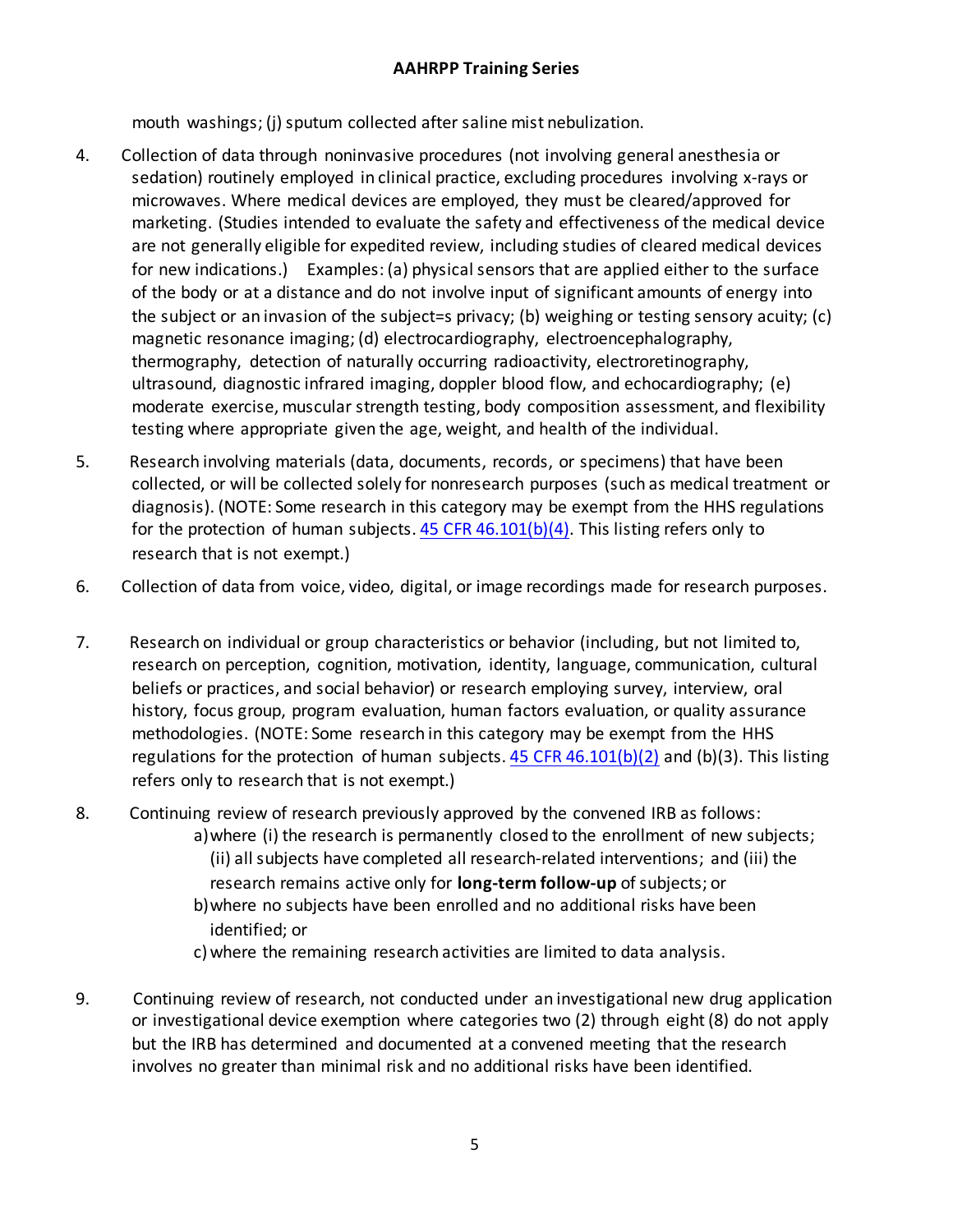### **What is the meaning of long-term follow-up?**

Under expedited review category (8)(a), OHRP interprets "long-term follow-up" to include:

- Research *interactions* that involve no more than minimal risk to subjects (e.g., quality of life surveys); and
- Collection of follow-up data from procedures or interventions that would have been done as part of routine clinical practice to monitor a subject for disease progression or recurrence, regardless of whether the procedures or interventions are described in the research protocol.

In contrast, OHRP interprets "long-term follow-up" to exclude:

• Research *interventions* that would not have been performed for clinical purposes, even if the research interventions involve no more than minimal risk.

# **What criteria must be met for the IRB to approve research?**

45 CFR 46.111 applies to research that is reviewed through expedited procedure or the full board. Each element of the criteria should be considered during the review and discussed during convened meetings.

(1) Risks to subjects are minimized: (i) By using procedures which are consistent with sound research design and which do not unnecessarily expose subjects to risk, and (ii) whenever appropriate, by using procedures already being performed on the subjects for diagnostic or treatment purposes.

(2) Risks to subjects are reasonable in relation to anticipated benefits, if any, to subjects, and the importance of the knowledge that may reasonably be expected to result. In evaluating risks and benefits, the IRB should consider only those risks and benefits that may result from the research (as distinguished from risks and benefits of therapies subjects would receive even if not participating in the research). The IRB should not consider possible long-range effects of applying knowledge gained in the research (for example, the possible effects of the research on public policy) as among those research risks that fall within the purview of its responsibility.

(3) Selection of subjects is equitable. In making this assessment the IRB should take into account the purposes of the research and the setting in which the research will be conducted and should be particularly cognizant of the special problems of research involving vulnerable populations, such as children, prisoners, pregnant women, mentally disabled persons, or economically or educationally disadvantaged persons.

(4) Informed consent will be sought from each prospective subject or the subject's legally authorized representative, in accordance with, and to the extent required by federal regulations.

(5) Informed consent will be appropriately documented, in accordance with, and to the extent required by federal regulations.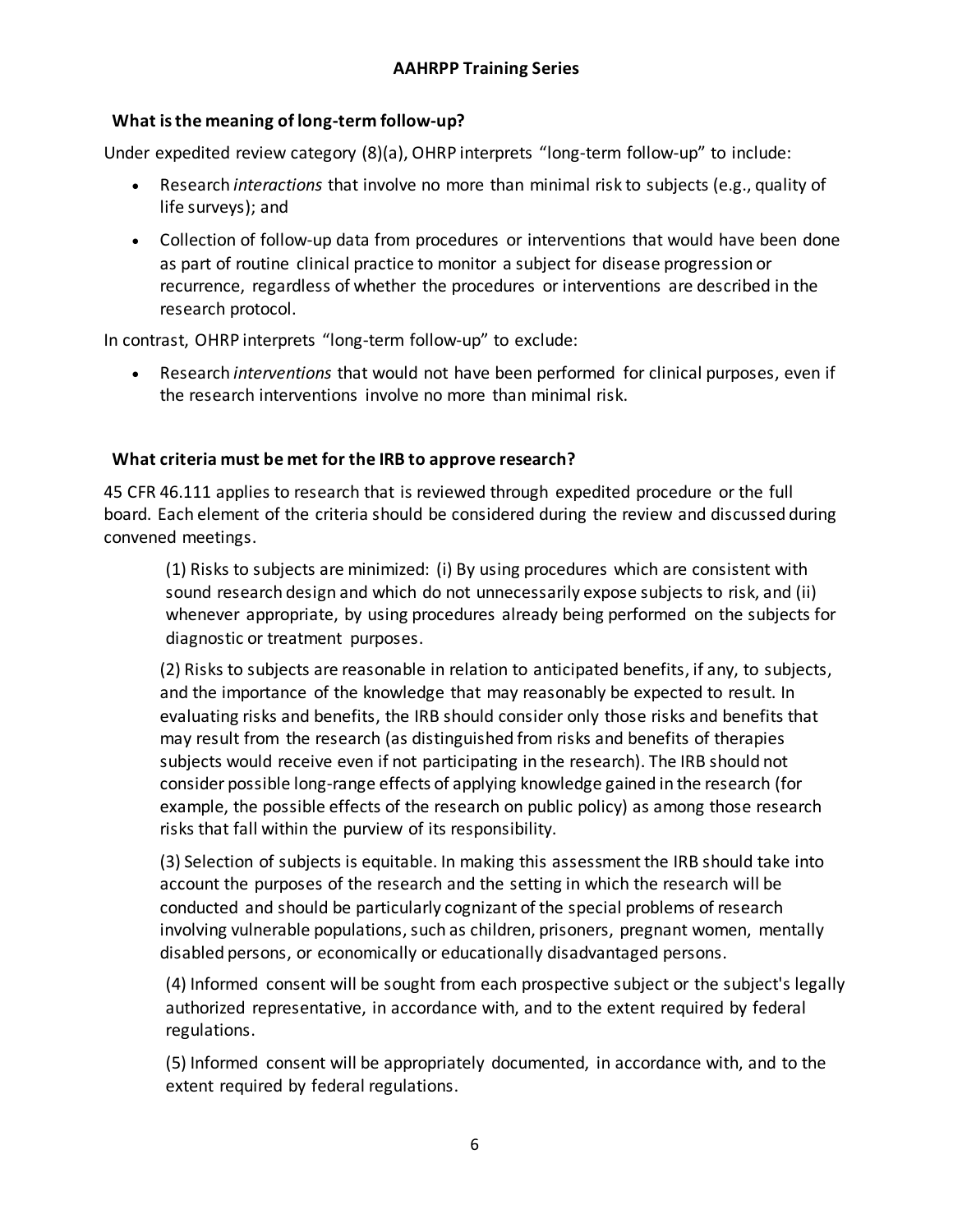(6) When the study is greater than minimal risk, clinical research, or an FDA regulated clinical trial, the research plan makes adequate provision for monitoring the data collected to ensure the safety of subjects.

(7) When appropriate, there are adequate provisions to protect the privacy of subjects and to maintain the confidentiality of data.

(8) Where any of the subjects are likely to be vulnerable to coercion or undue influence, additional safeguards have been included in the study to protect subjects.

This is the basic criteria to consider. Additional criteria must be met depending upon the type of research such as FDA regulated research and research involving vulnerable populations.

An IRB must determine that **ALL** of the criteria are met prior to issuing an IRB approval.

<http://rcb.tamu.edu/humansubjects/forms/HRP314WORKSHEETCriteriaforApproval.pdf>

#### **What additional protections are required for Children's research?**

When reviewing research with children as subjects, in addition to determining that all the criteria for approval are met as indicated above, the IRB should consider the justification for their inclusion in the research and the circumstances of the children to be enrolled in the study-for example their health status, age, and ability to understand what is involved in the research-as well as potential benefits.

# **\* For any protocol involving children, the IRB must determine which of the four categories of research apply to that study, if any. The IRB should document the rationale for this choice.**

#### *[45 CFR 46.404-](https://www.hhs.gov/ohrp/regulations-and-policy/regulations/45-cfr-46/index.html#46.404) Research not involving greater than minimal risk to the children.*

To approve this category of research, the IRB must make the following determinations:

- the research presents no greater than minimal risk to the children; *and*
- adequate provisions are made for soliciting the assent of the children and the permission the permission of **one parent** is sufficient for research to be conducted.

# *[45 CFR 46.405-](https://www.hhs.gov/ohrp/regulations-and-policy/regulations/45-cfr-46/index.html#46.405) Research involving greater than minimal risk but presenting the prospect of direct benefit to the individual child subjects involved in the research.*

To approve research in this category, the IRB must make the following determinations:

- the risk is justified by the anticipated benefits to the subjects;
- the relation of the anticipated benefit to the risk presented by the study is at least as favorable to the subjects as that provided by available alternative approaches; *and*
- adequate provisions are made for soliciting the assent of the children and the permission the permission of **one parent** is sufficient for research to be conducted.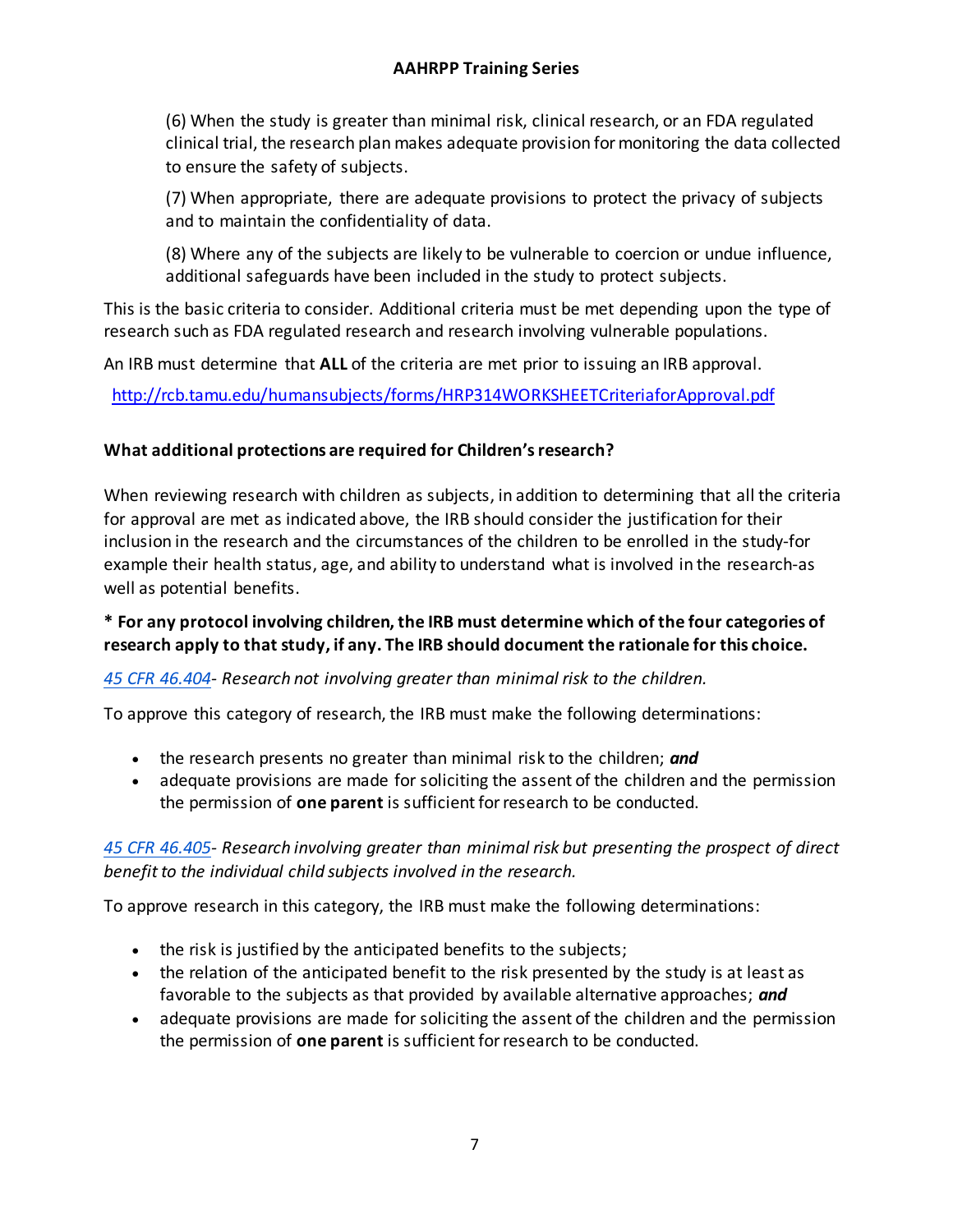*[45 CFR 46.406-](https://www.hhs.gov/ohrp/regulations-and-policy/regulations/45-cfr-46/index.html#46.406) Research involving greater than minimal risk and no prospect of direct benefit to the individual child subjects involved in the research, but likely to yield generalizable knowledge about the subject's disorder or condition.*

In order to approve research in this category, the IRB must make the following determinations:

- the risk of the research represents a minor increase over minimal risk;
- the intervention or procedure presents experiences to the child subjects that are reasonably commensurate with those inherent in their actual, or expected medical, dental, psychological, social, or educational situations;
- the intervention or procedure is likely to yield generalizable knowledge about the subject's disorder or condition which is of vital importance for the understanding or amelioration of the disorder or condition; *and*
- adequate provisions are made for soliciting the assent of the children and permission is to be obtained from parents, **both parents** must give their permission unless one parent is deceased, unknown, incompetent, or not reasonably available, or when only one parent has legal responsibility for the care and custody of the child.

The fourth category, *[45 CFR 46.407,](https://www.hhs.gov/ohrp/regulations-and-policy/regulations/45-cfr-46/index.html#46.407)* cannot be conducted without permission from DHHS.

# *[45 CFR 46.407](https://www.hhs.gov/ohrp/regulations-and-policy/regulations/45-cfr-46/index.html#46.407) Research that the IRB believes does not meet the conditions of 45 CFR 46.404, 46.405, or 46.406, but finds that the research presents a reasonable opportunity to further the understanding, prevention, or alleviation of a serious problem affecting the health or welfare of children.*

If the IRB believes that the research does not meet the requirements of 45 CFR 46.404, 46.405, or 46.406, but finds that it presents a reasonable opportunity to further the understanding, prevention, or alleviation of a serious problem affecting the health or welfare of children, it may refer the protocol to HHS for review. The research may proceed only if the Secretary, HHS, or his or her designee, after consulting with a panel of experts in pertinent disciplines (e.g., science, medicine, education, ethics, law) and following an opportunity for public review and comment, determines either: (1) that the research in fact satisfies the conditions of 45 CFR 46.404, 46.405, or 46.406, or (2) the following:

- the research presents a reasonable opportunity to further the understanding, prevention, or alleviation of a serious problem affecting the health or welfare of children;
- the research will be conducted in accordance with sound ethical principles; *and*
- adequate provisions are made for soliciting the assent of children and permission is to be obtained from parents, **both parents** must give their permission unless one parent is deceased, unknown, incompetent, or not reasonably available, or when only one parent has legal responsibility for the care and custody of the child.

# **What is the policy for assent of children?**

In general assent from children 7 or older should be obtained but this may vary depending on other factors. The IRB shall take into account the ages, maturity, and psychological state of the children involved. Once the IRB has enough information it can determines whether assent is a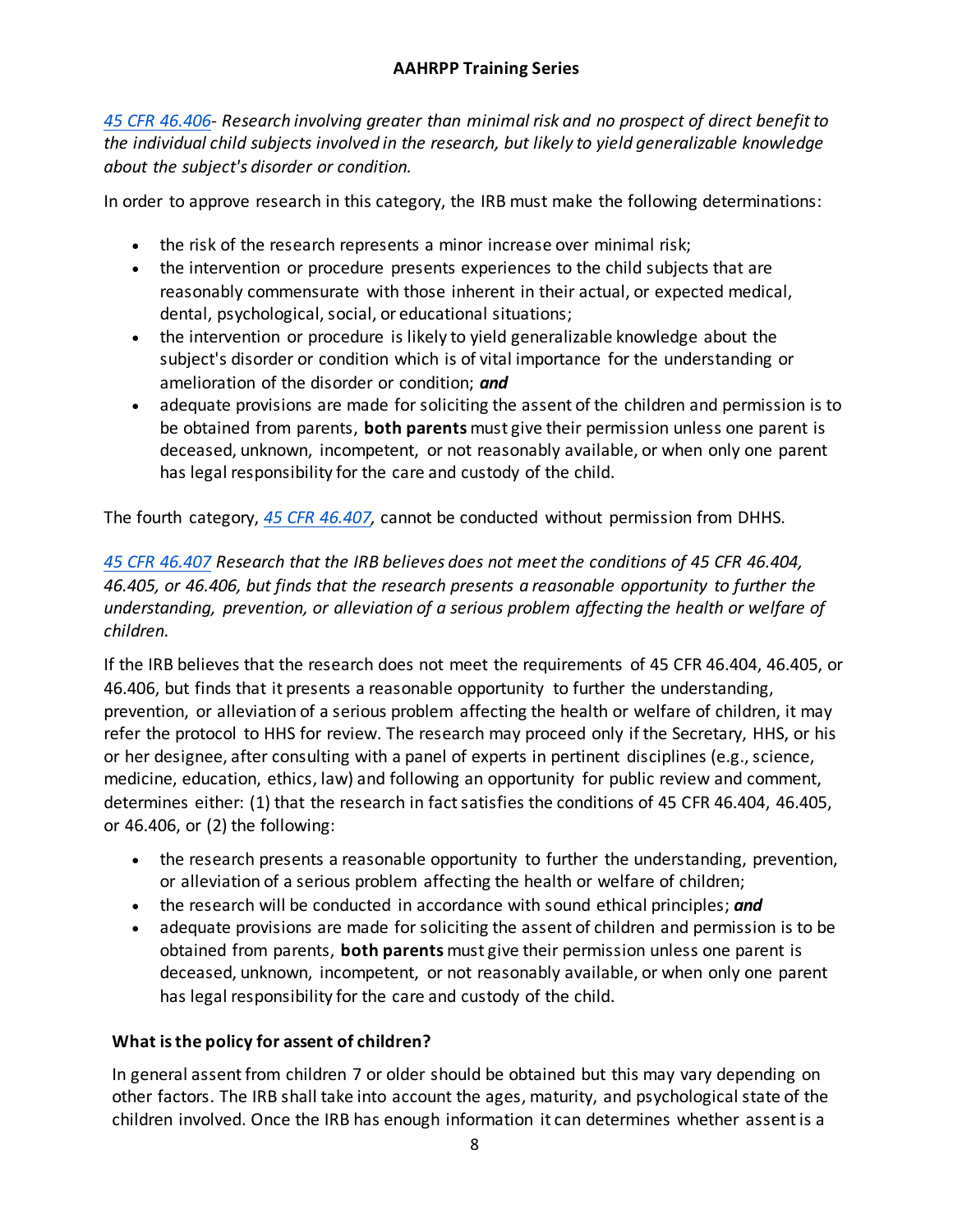requirement of all children, some of the children or none of the children. An assent document should be provided to children that are capable of providing assent when required by the IRB.

# **What is a Data Safety Monitoring Plan?**

A data and safety monitoring plan (DSMP) is a specific plan, developed by the sponsor or the local principal investigator that outlines how study outcomes and progress will be monitored throughout the course of the research to ensure the safety of subjects as well as the integrity of the data.

All studies that are greater than minimal risk or when required by the funding agency must have a data safety monitoring plan submitted as part of the IRB application.

There are four main issues that must be addressed in each plan.

- 1. **Who**, is the individual or entity that is responsible for the oversight of the data and safety monitoring plan (DSBP)?
	- a. Generally the plan can be carried out by the PI and research team. However, there are circumstances when a more extensive plan that includes an outside expert, a board or committee may be needed. A data safety monitoring board (DSMB) is usually needed for large scale multisite clinical trials or very high risk studies.
	- b. A DSMP does not always have a DSMB, especially for single site studies.
- **2. What** will be monitored?
	- a. Monitoring should include a review of the outcome data collected (including adverse events, unanticipated problems, and subject withdrawals) to determine whether there is any change to the anticipated benefits or to the known risks and whether the study should continue as originally designed, should be changed, or should be terminated. Sometimes an interim analyses should be conducted.
	- b. Also, the monitoring may include an evaluation of the progress of the research study, including subject recruitment and retention, and an assessment of the quality of the data.

#### **3. When or how often will the monitoring occur?**

- a. The frequency of data and safety monitoring will be dependent on the nature of the research study. The PI must indicate how often there will be a formal review of the outcome data (monthly, semi-annually, etc.)
- **4. What will be reported to the IRB?** At a minimum, the results should be reported at the time of continuing review; or, the frequency should be based upon the complexity or risk of the study. In any case, if the data and safety monitoring reveal an unanticipated problem, or other serious issues it should be reported immediately.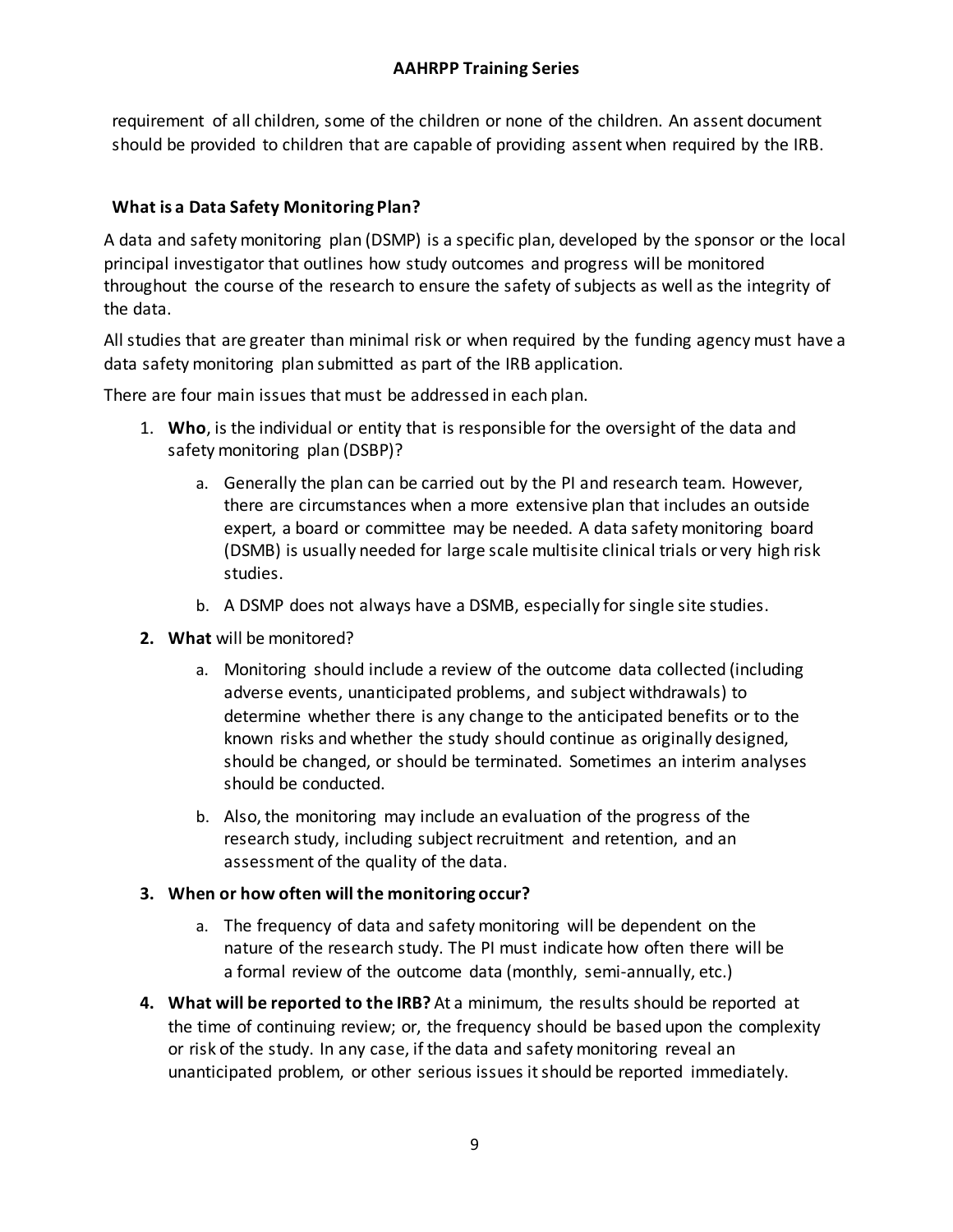# **What is the difference between privacy and confidentiality?**

- **Privacy isrelated to setting;** will research procedures, interviews or the informed consent process take place in setting that ensures privacy? Does the subject have control over the extent and circumstances of sharing oneself (physically, behaviorally, or intellectually) with others that may or may not be part of the research team?
- **Confidentiality isrelated to information/data;**itpertainsto an individual's personal information. The IRB must take into account the degree of sensitivity of the information that may be obtained in the research and the protections put in place by the investigator to prevent access by unauthorized persons. Both physical and electronic protections should be addressed.

# **What is a controverted issue?**

- The minutes of IRB meetings must be in sufficient detail to show a written summary of the discussion of controverted issues and their resolution (45 CFR 46.115(a)(2); 21 CFR 56.115(a)(2)). Many IRBs struggle with the amount of detail that is necessary to satisfy this regulatory requirement.
- Controverted issues are those that cause controversy and dispute among the IRB membership during a convened meeting. Controverted issues that arise during the convened meeting usually are the result of opposition to some aspect of the proposed research. During the review of proposed research, IRB members may express a difference of opinion, or raise issues, questions or concerns that cause debate among the IRB members, or even result in disagreement. Some research, by its very nature, is considered to be controversial (e.g., emergency research where informed consent may not be obtained for all subjects or some research involving vulnerable populations).
- IRB members may resolve controverted issues and concerns with continued discussion and deliberation, decide to seek further clarification from the investigator or sponsor of the proposed research, or an outside consultant. The board may decide to settle the issue by vote. The minutes must summarize the IRB's discussion and resolution of any controverted issues (45 CFR 46.115(a)(2); 21 CFR 56.115(a)(2)).

# **What is the policy for non-compliance in human subjects research?**

Investigators are required to promptly report any instances of noncompliance that involves a potential risk to subjects or others, or involves failure to comply with federal regulations, state laws, Institutional policies, and/or requirements or determinations of the IRB or provisions of the approved protocol.

- o Noncompliance will be reviewed by the IRB Chair or designee to see:
	- **If immediate action needs to be taken to ensure subject safety.** 
		- **If the allegation has no basis in fact correspondence will be issued** indicating such.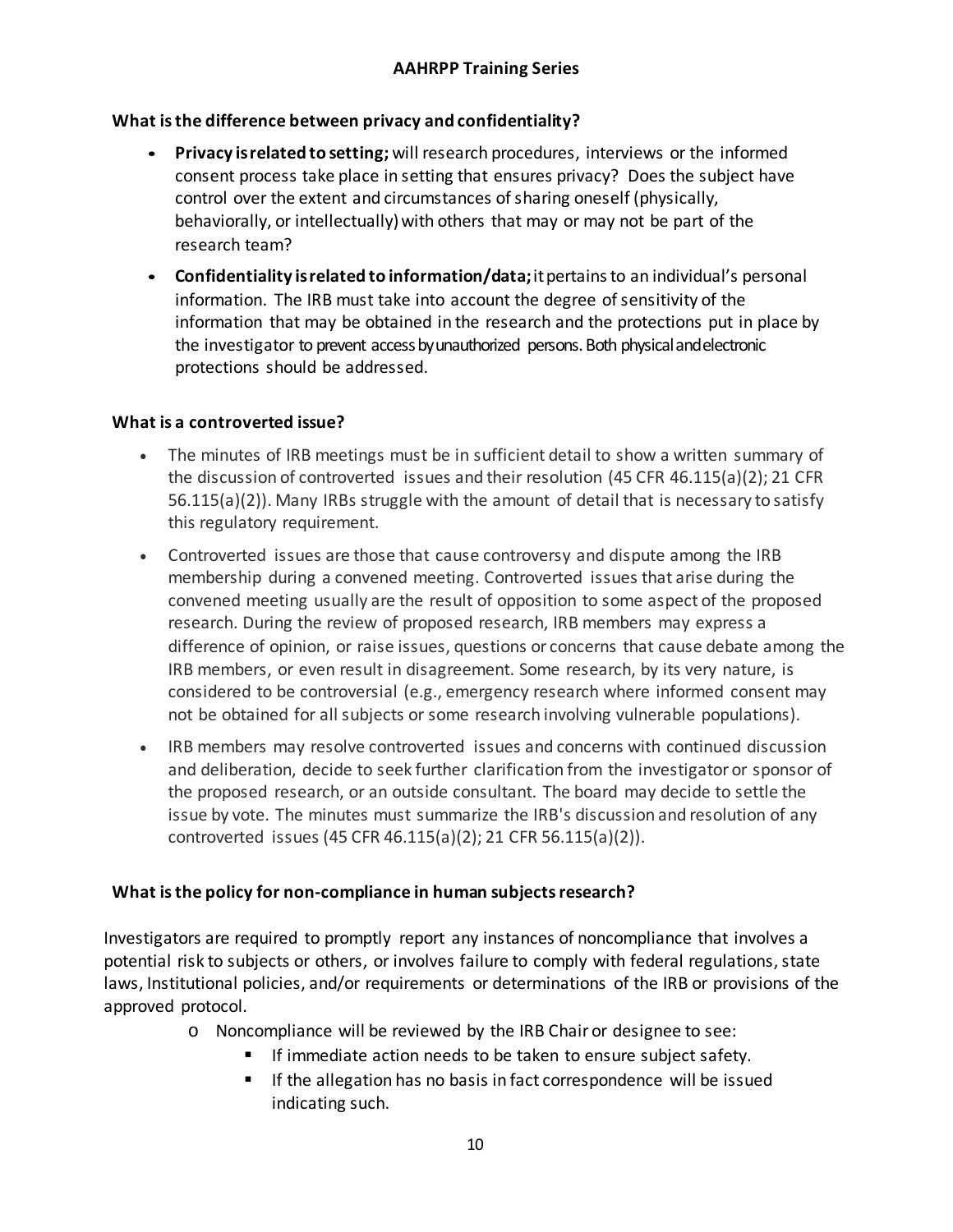- If the noncompliance is serious and/or continuing it will be sent to the full board.
- If there is noncompliance but it is not serious or continuing it does not require full board review and can be managed by the chair or designee.
- o The IRB Chair or designee may request as needed:
	- **Additional information from the PI.**
	- **E** Consultation with General Counsel.
	- An investigative sub-committee that may include outside expertise.
	- The Post Approval Monitoring (PAM) team to conduct an inquiry/review into the allegation.
- o The investigator will be given the opportunity to respond to the allegations of suspected noncompliance.
- o The PAM will prepare a written report of any inquiry/
	- **The PAM's report will be submitted to the IRB and a copy will be provided** to the investigator.
	- If the allegation involves the IRB or any other component of the institution, the PAM will forward a copy of the report to the HRPP Director, Associate VPR and Institutional Official as appropriate.
- o When required, a corrective action plan will be developed.
	- **The corrective action plan will outline what steps the investigator has** taken or will take to resolve the noncompliance and sufficient detail to ensure adequate measures or training is taken to prevent future noncompliance.
- $\circ$  If the noncompliance cannot be resolved as described above or an appropriate corrective action plan that is acceptable to the IRB cannot be developed, the IRB has the authority to impose corrective actions, take additional measures to protect human subjects or to refer the non-compliance to the Institutional Official (IO) with recommendations.

#### **What New Information Items need to be Promptly Reported to the IRB?**

New safety, risk and compliance related information, including Unanticipated Problems, require prompt reporting to the IRB. Within 5 business day of being notified of the reportable new information item, investigators are to submit a report through iRIS.

All of the following types of information are to be submitted:

- 1) Information that indicates a new or increased risk, or a new safety issue. For example:
	- a) New information that indicates an increase in the frequency or magnitude of a previously known risk, or uncovers a new risk (e.g., an interim analysis, safety monitoring report, publication in the literature, sponsor report, or investigator finding).
	- b) An investigator drug brochure, package insert, or device labeling is revised to indicate an increase in the frequency or magnitude of a previously known risk, or describe a new risk.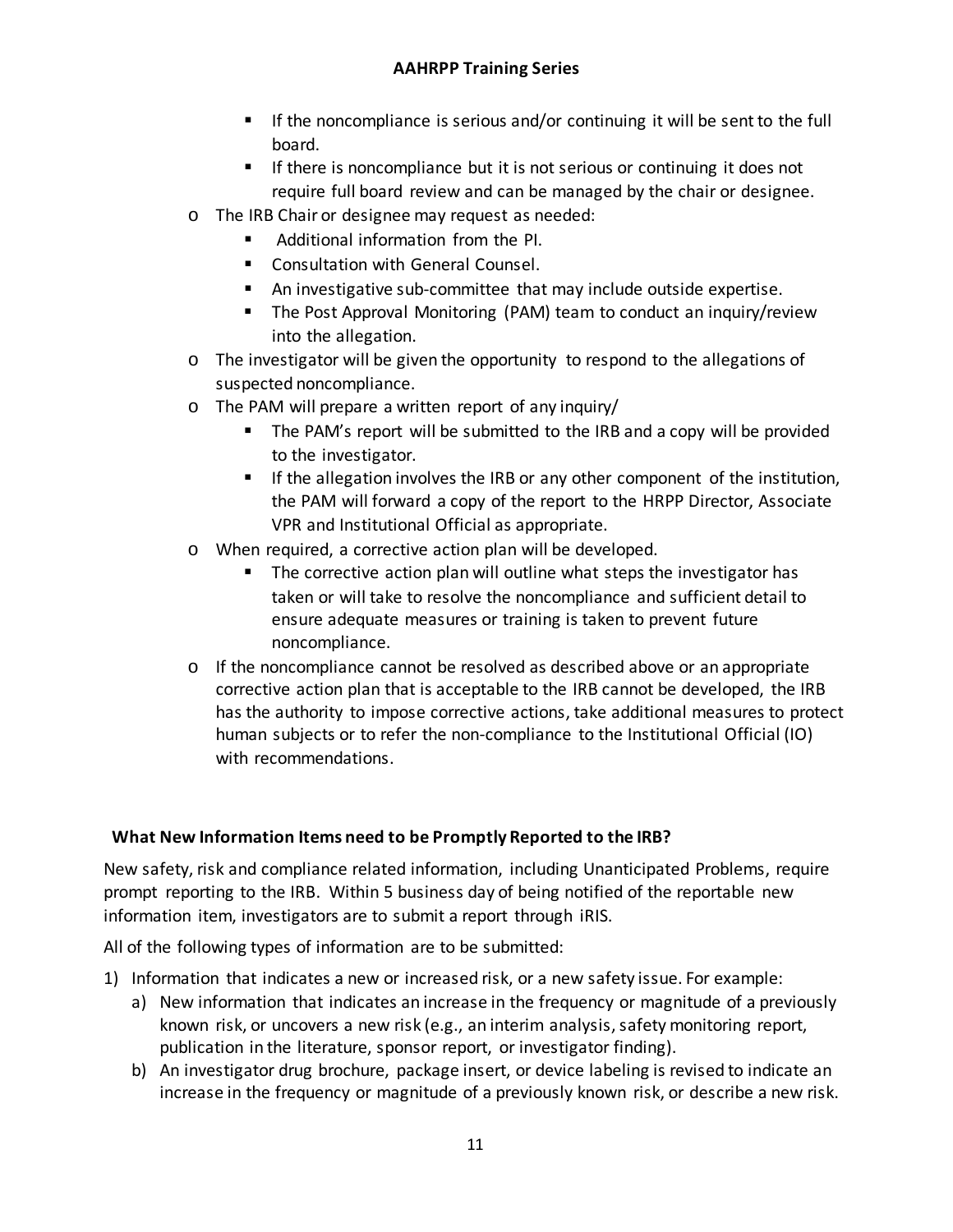- c) Withdrawal, restriction, or modification of a marketed approval of a drug, device, or biologic used in a research protocol.
- d) Protocol deviation that harmed subjects or others or that indicates subjects or others might be at increased risk of harm.
- e) Complaint of a subject that indicates subjects or others might be at increased risk of harm or at risk of a new harm.
- f) Any changes significantly affecting the conduct of the research
- 2) Harm experienced by a subject or other individual, which in the opinion of the investigator are **unexpected** and **probably related** to the research procedures.
	- a) A harm is "**unexpected**" when its specificity or severity are inconsistent with risk information previously reviewed and approved by the IRB in terms of nature, severity, frequency, and characteristics of the study population.
	- b) A harm is "**probably related**" to the research procedures if in the opinion of the investigator, the research procedures more likely than not caused the harm.
- 3) Non-compliance with the federal regulations governing human research or with the requirements or determinations of the IRB or the institution, or an allegation of such noncompliance.
- 4) Audit, inspection, or inquiry by a federal agency or any other outside entity and any resulting reports (e.g. FDA Form 483.)
- 5) Written reports of study monitors.
- 6) Failure to follow the protocol due to the action or inaction of the investigator or research staff whether planned or unplanned (deviations).
- 7) Breach of confidentiality (inappropriate disclosure of or access to confidential information).
- 8) Change to the protocol taken without prior IRB review to eliminate an apparent immediate hazard to a subject.
- 9) Incarceration of a subject in a study not approved by the IRB to involve prisoners.
- 10) Complaint of a subject that cannot be resolved by the research team.
- 11) Premature suspension or termination of the protocol by the sponsor, investigator, or institution.
- 12) Unanticipated adverse device effect (any serious adverse effect on health or safety or any lifethreatening problem or death caused by, or associated with, a device, if that effect, problem, or death was not previously identified in nature, severity, or degree of incidence in the investigational plan or application (including a supplementary plan or application), or any other unanticipated serious problem associated with a device that relates to the rights, safety, or welfare of subjects.)

Iris will be modified in the near future to capture all of the events above.

<http://rcb.tamu.edu/humansubjects/forms/HRP029SOPReportableNewInformation.pdf>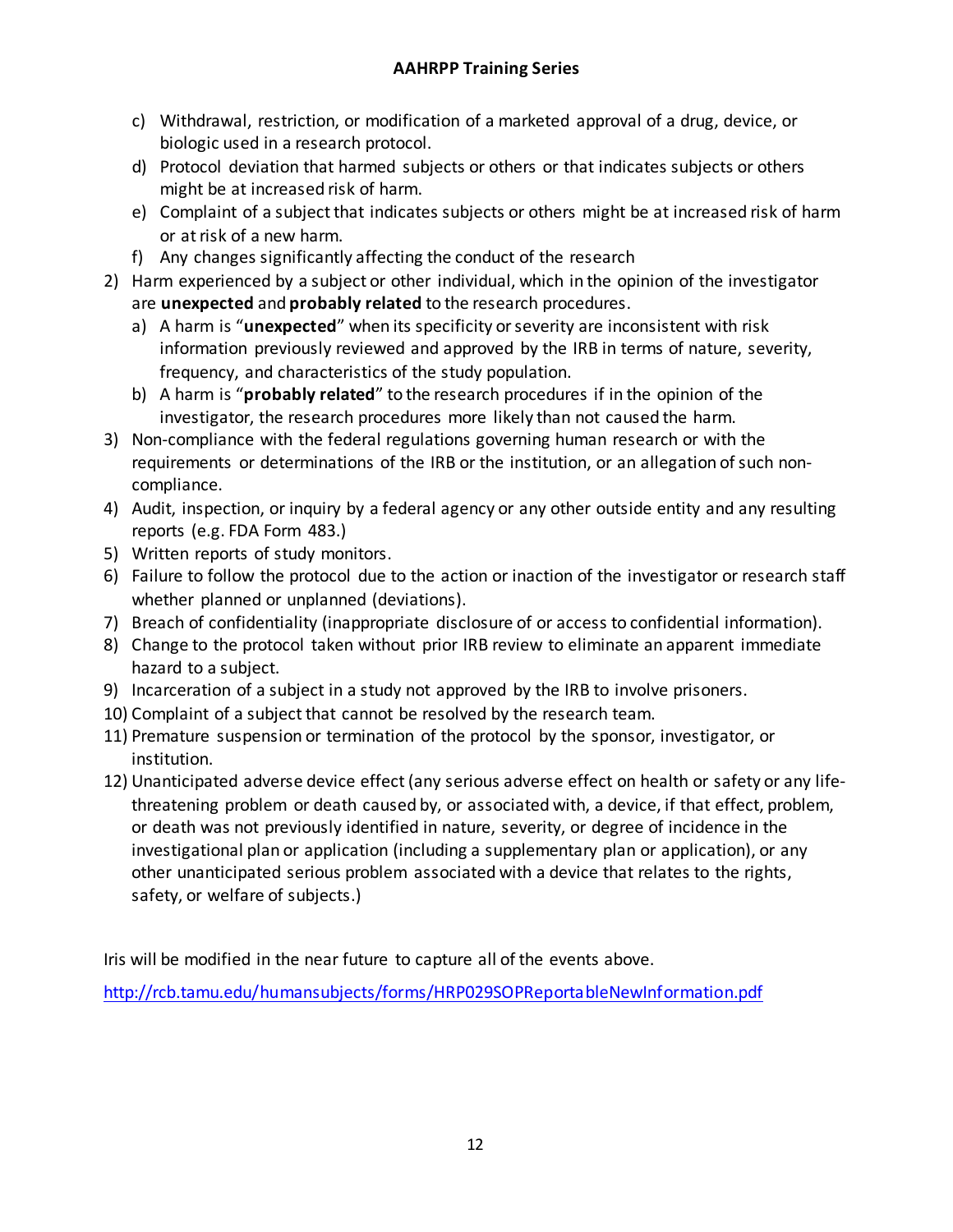# **What is the process for reviewing reportable new information?**

<http://rcb.tamu.edu/humansubjects/forms/HRP024SOPNewInformationProcess.pdf>

The primary goal for the IRB in reviewing non-compliance or unanticipated problems is to determine what needs to be done to protect human subjects.

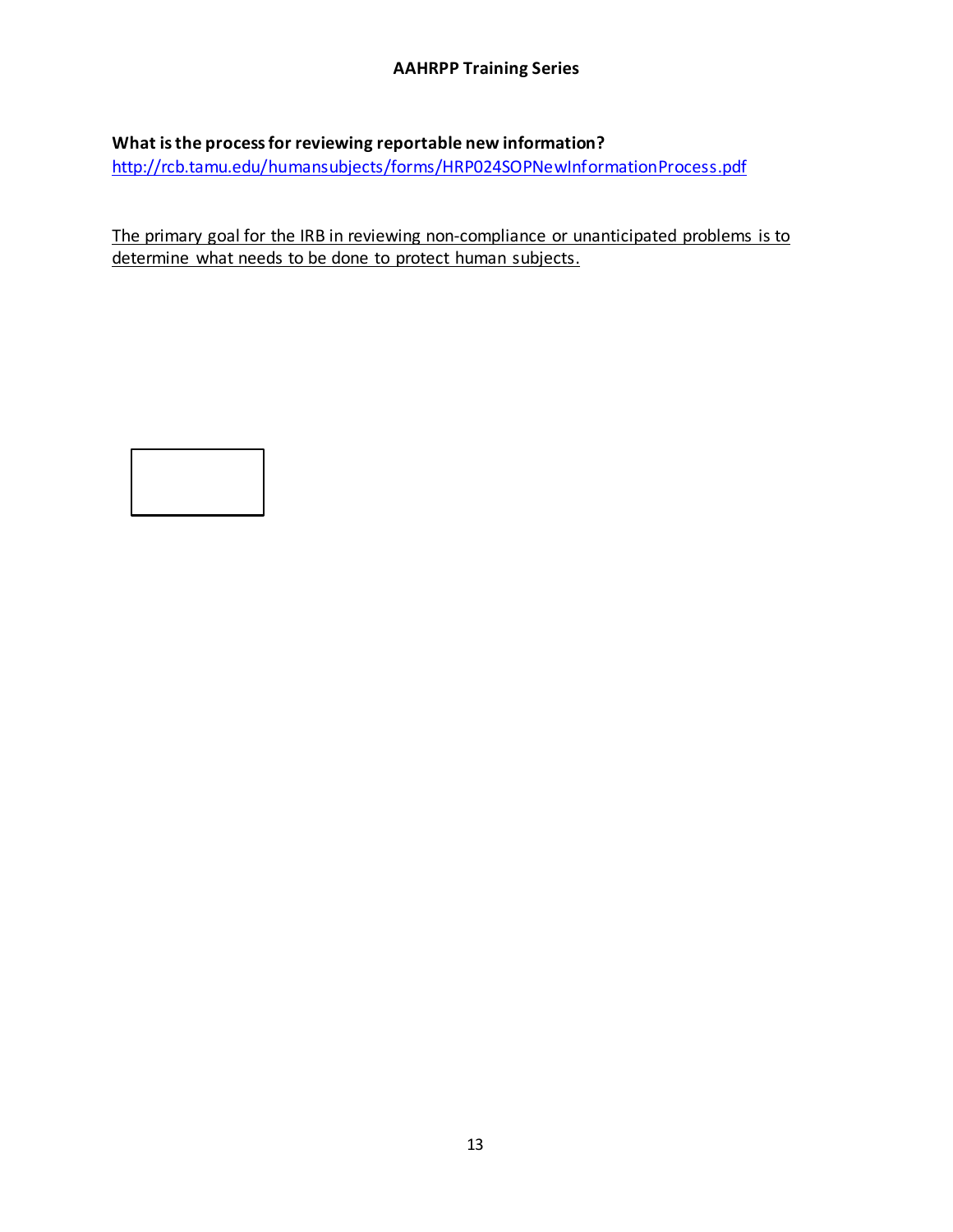# **What are the outcomes or determinations the IRB can make on research protocols at a convened meeting?**

**Approve:** If the research meets all the federal criteria of approval as submitted, the IRB can approve the research as submitted. An approval period must be set based upon degree of risk but the period cannot be greater than one year.

**Approve Pending Modifications to Secure Approval:** If minor revisions or additional information is required, but the research otherwise meets the regulatory criteria for approval, the research can be approved pending verification of the required changes. The changes required by the board should be very specific so that when the changes are submitted they can be verified without judging whether or not the changes meet the regulatory criteria for approval. The investigator's response to the requested changes can be verified by a designated reviewer or HRRP staff and the research is not required to come back to a convened board meeting.

**Deferred:** A protocol is deferred if it does not qualify for Approval Pending Modifications. The research currently does not meet one or more of the criteria for approval without the requested changes or additional information. The IRB must provide the reason for the deferral as well as recommendations to make the research approvable. The research must be reviewed at a subsequent convened meeting of the IRB after the changes are made.

**Disapproved:** The full IRB has the authority to disapprove proposed research projects that do not meet the federal criteria for approval. This type of vote means that the IRB may consider the research project inappropriate for the local subject population or the risk/benefit ratio is too unfavorable. The IRB may have no recommendations that might make the research approvable.

# **What are the outcomes or determinations a reviewer can make on research that is reviewed through expedited procedures (non-committee review)?**

**Approve:** If the research meets all the federal criteria of approval as submitted, the reviewer can approve the research as submitted. The research should be no more than minimal risk and the continuing review period cannot be greater than one year.

**Approve Pending Modifications to Secure Approval:** The reviewer can ask for changes until the study meets the regulatory criteria for approval. If all the criteria for approval are met but minor revisions are necessary the research can be approved pending verification of the required changes.

**Send to Full Board:** If the research is unable to be approved by the reviewer through expedited procedures, the study must be sent to a convened meeting of the IRB. Research cannot be disapproved through expedited procedures.